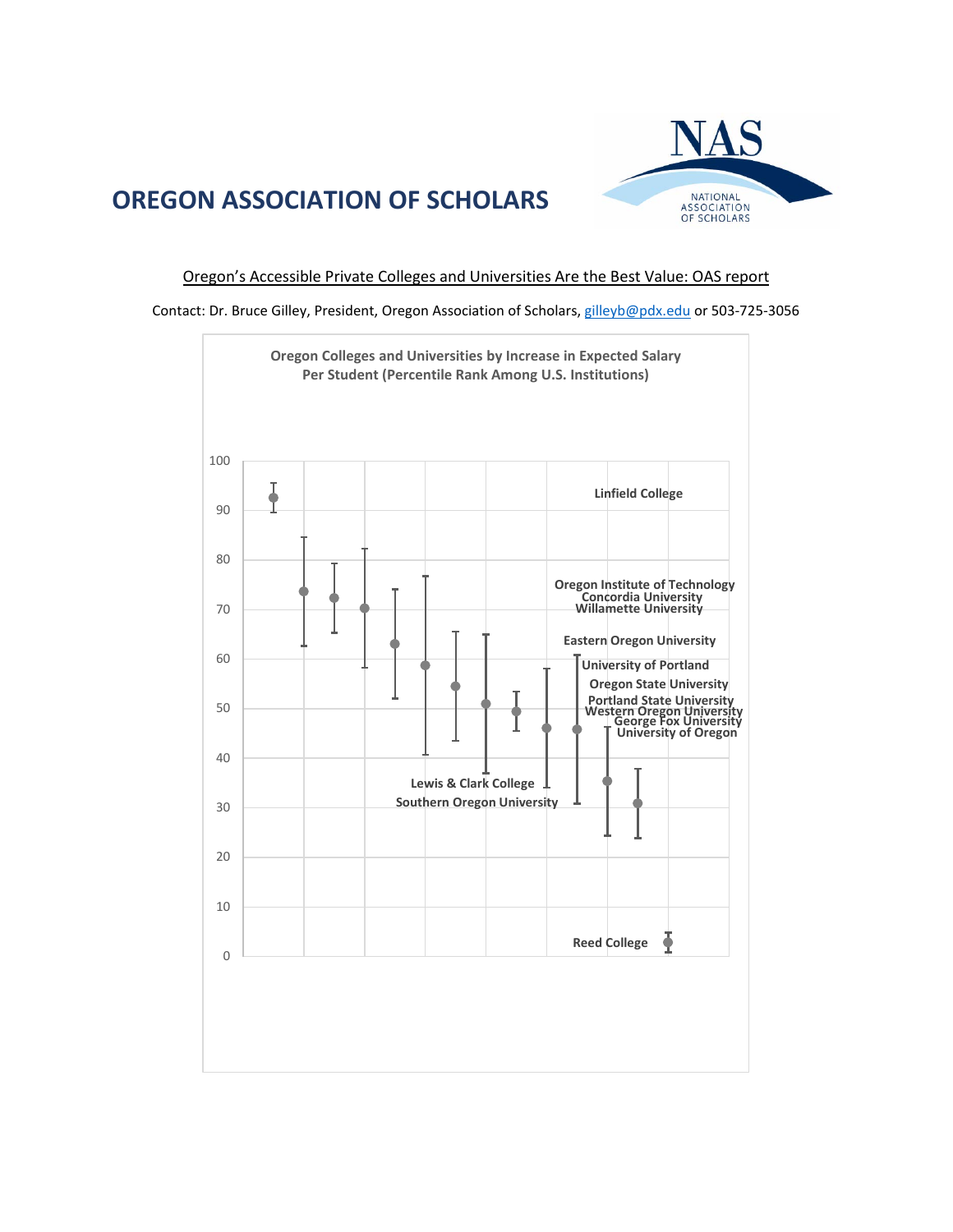#### *6 November 2017*

## *For immediate release*

Recent rankings of Oregon colleges and universities by three separate research projects show that accessible private colleges and universities in Oregon add more economic value to students than either public universities or elite liberal arts colleges, the Oregon Association of Scholars said today in a report.

"Accessible private institutions like Linfield College and Willamette University perform better than other institutions in the state when taking into account differences in student preparation and the choice of majors," said OAS President Bruce Gilley.

Public universities in Oregon, he said, are adding about as much value to students as expected. The two elite liberal arts colleges in the state, Lewis & Clark College and Reed College, do far worse in improving the economic prospects of their students compared to what their choices of majors and pre-college preparation would predict.

While salary is not the only consideration in the role of higher education, Gilley said, the rankings provide a useful baseline of comparison for students, faculty, administrators, and the public.

"Oregon colleges and universities should constantly be asking themselves how their students fare in the professional world even as they keep broader objectives like citizenship and the expansion of knowledge in mind," he said.

The rankings are based on the outcome (salary) measures of performance produced by three separate models developed by the *Economist* Group, Georgetown University, and the Brookings Institution. Because the ratings depend on a time lag between enrollment and later salary, they mostly reflect institutional performance in the early to mid-2000s. Thus, they should be taken as a baseline to judge whether colleges and universities in Oregon have undertaken reforms to their educational models in the last 10 years.

## Oregon's Best and Worst Colleges by Value-Added

Linfield College, a small liberal arts college in McMinnville, uses the slogan "the power of a small college". That seems apt in light of its consistently high ranking in all three models used here. Within the 67% confidence interval chosen here, it is the unquestioned best value institution of higher education in Oregon.

It is notable that private universities Concordia University and Willamette University are also significant overperformers along with the University of Portland. George Fox University is an average performer.

The three main public universities – University of Oregon, Oregon State University, and Portland State University – perform as expected in creating economic value for their students. Among smaller state schools, the Oregon Institute of Technology is a strong overperformer while Southern Oregon University is a significant underperformer. Among comprehensive state universities, Eastern Oregon University is a notable overperformer.

Both of the elite liberal arts colleges in the state are significant underperformers. Lewis & Clark College is a modest underperformer. The other elite liberal arts college, Reed College, is the unquestioned worst performer in the state. Compared to other colleges and universities with equally well-prepared students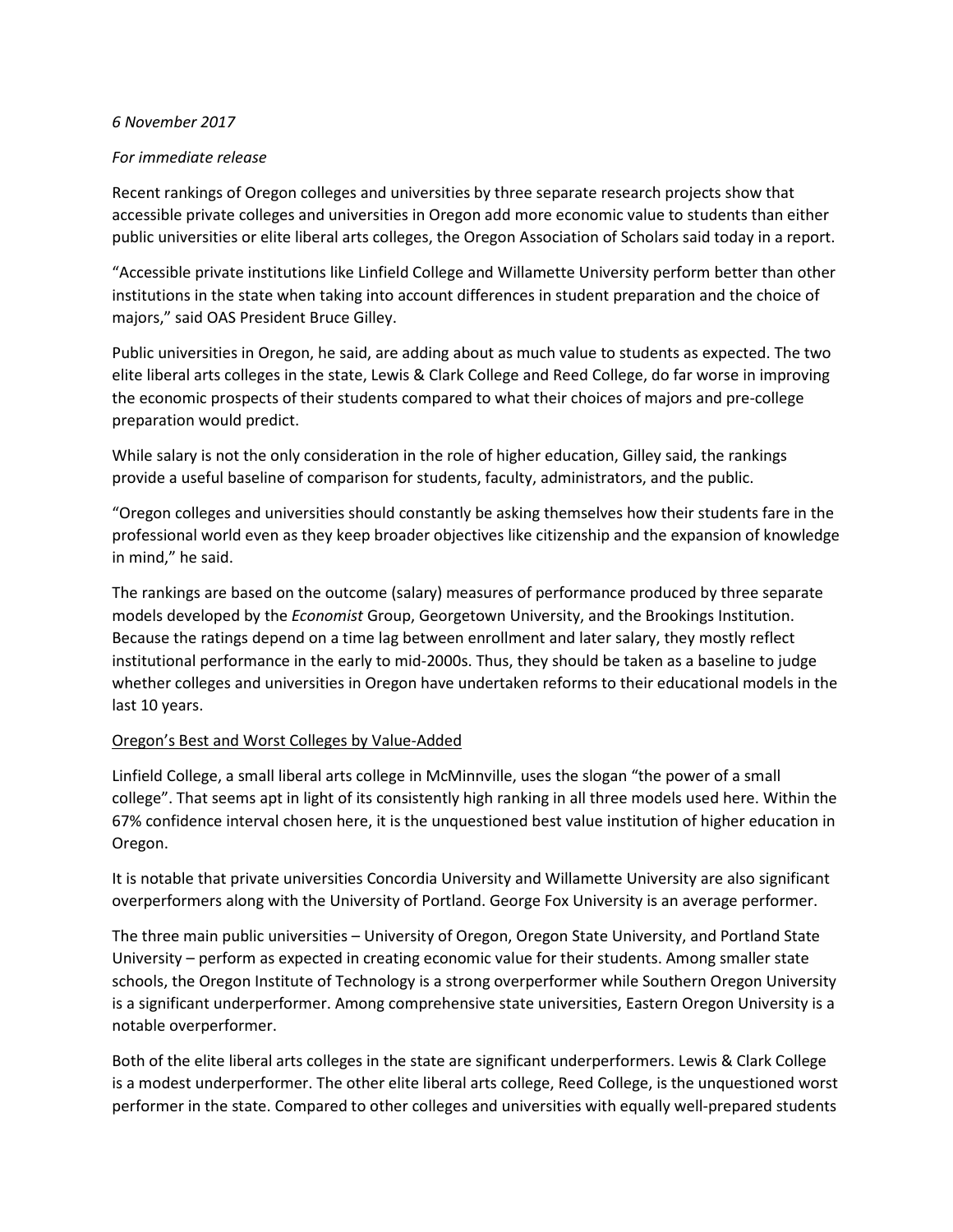taking a similar mixture of subjects, Reedies make far less money in their professional lives. One explanation may be the highly politicized campus environment, which may attract less career-oriented students and also undermine educational outcomes. Yet in the one model that controls for this factor – the *Economist* constructs a "Marx and Marley" index that does this – Reed still fares poorly. Thus while it is easy to attribute Reed's poor performance to its illiberal campus environment, it may suffer from more basic problems of educational delivery.

### Background on Value-Added Rankings

Value-added approaches to higher education are one way to measure the performance of a college or university. They involve first constructing a national average for a student's post-graduation salary after some number of years given their pre-college preparation and their choice of major. The actual salaries of students from each institution are then compared to this predicted value. Institutions whose graduates do better than expected have percentile rankings above 50 percent (the higher the better) and those whose graduates do worse than expected have percentile rankings below 50 percent (the lower the worse).

The three models used to construct an average percentile ranking for each institution in this report vary in how they approach the question. Since the percentile rankings vary, the graphic shows a range within which there is a significant degree of confidence that the value lies (in this case the 67% confidence range is chosen). The estimates vary most widely for the University of Portland, hence its larger confidence bar, while the estimates vary the least for Reed College (hence its smaller bar).

The three value-added rankings differ mainly in how they calculate a student's expected salary before college (background factors); how they calculate a student's expected salary at a given type of college (mediating factors); and how they calculate a student's expected salary within a certain external economic context (external factors).

The [Brookings Institution's](https://www.brookings.edu/research/using-earnings-data-to-rank-colleges-a-value-added-approach-updated-with-college-scorecard-data/) measure uses ethnicity, family income, and college entrance exam test scores as background factors. It uses the level of degrees an institution offers as a mediating factor, and it uses the institution's location as an external factor.

The [Economist's](https://www.economist.com/blogs/graphicdetail/2015/10/value-university) more complex measure uses average SAT scores, gender ratio, family income, and race breakdown as background factors. It uses college size, whether a university is public or private, the mix of subjects students chose, whether a college is affiliated with the Catholic Church or a Protestant Christian denomination, whether it has a ranked undergraduate business school, whether it is a liberal arts college, and its degree of political leftism (which attracts students less intent on future salaries) as mediating factors. It then adds two external factors: the wealth of the state and prevailing wages in the locality of the institution.

The [Georgetown University](https://cew.georgetown.edu/cew-reports/college-rankings/) model uses average ACT scores as a background factor. It then uses the composition of majors at an institution as a mediating factor. It adds as an external factor whether students also go on to earn graduate degrees.

The percentile scores for each institution and the average score are shown below.